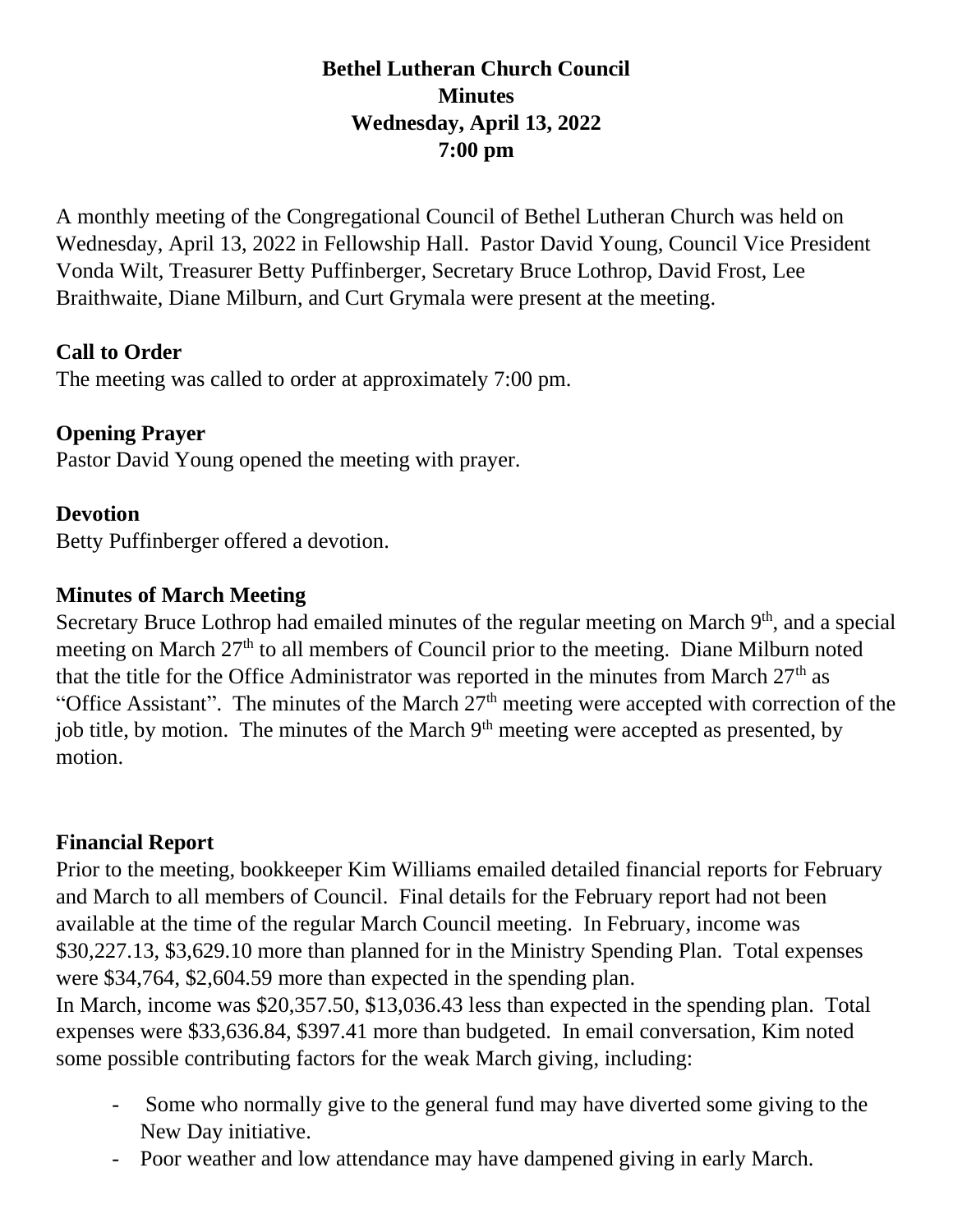- Some annual giving often received in March was not received until April, and will be included in April financial reports.

Overall, year to date giving is \$3,056.77 behind expected year to date giving in the MSP. Year to date expenses have exceed budgeted expenses in the MSP by \$12,053.93. The financial reports were accepted as presented by motion.

#### **Pastor's Report**

Pastor Dave distributed a written report to all members of Council. Highlights included:

- An Adult Forum class on the book "The Hope of Glory: Reflections on the Last Words of Christ." was very well received.
- Live worship attendance in March ranged from the mid 70s to over 100, with between 30 and 50 unique on-line views.
- Pastor Dave led a group of  $3<sup>rd</sup>$ -6<sup>th</sup> graders in a bake-sale fund-raiser for Ukrainian refugees. The effort raised over \$200.
- A series of planning sessions called "Bethel Adapting and Discerning" will be held on May  $15<sup>th</sup>$ , June  $19<sup>th</sup>$ , and July  $17<sup>th</sup>$
- Bethel week at the camp at Caroline Furnace will be July 24<sup>th</sup>-29<sup>th</sup>.
- Confirmation is scheduled for June  $5<sup>th</sup>$ .

# **Team Reports**

• Up Team Report

Barbara Simons will organize greeters, readers, prayers, communion assistants for weekly worship. Greeters should and ushers will return to their traditional roles, away from the "welcome table". Training will be offered to greeters and ushers, since they have not performed their traditional role in more than two years.

• In Team Report

Planning for Easter breakfast is on track.

Outdoor lunches after worship will be schedule for fifth Sundays during the summer. Pastor Dave will take the lead for Bethel Night at the Winchester Royals.

• Out Team Report

The out team reached out to Beth Garner (last year's Servant Board chair) for a list of events that typically occur in a year, and are looking for leaders for the events.

#### **Quilts for Graduates**

The quilting team will present quilts all high school graduates in the community on July  $31<sup>st</sup>$ .